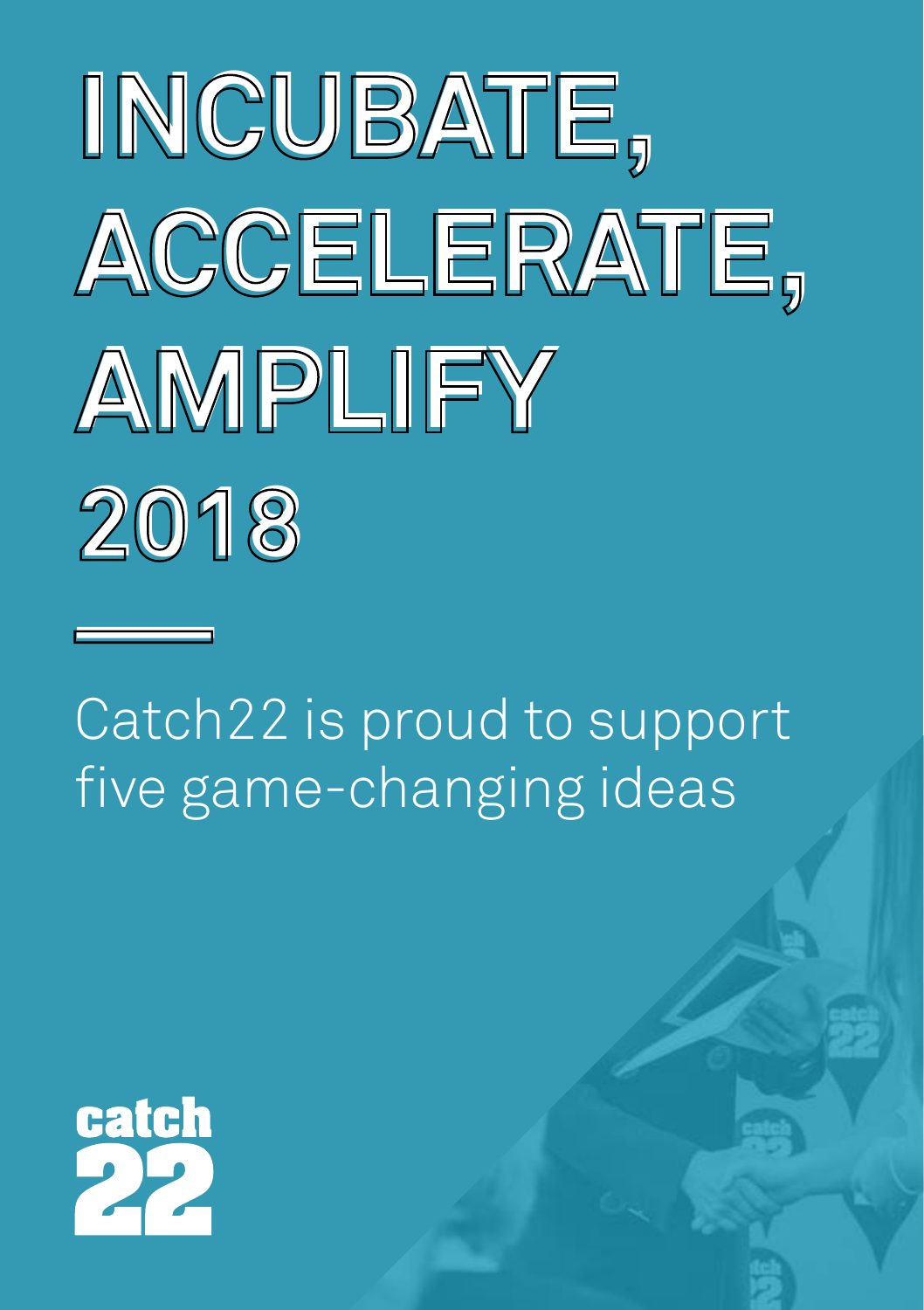# **MEET THE INNOVATORS**

Catch22 cares about reforming public services, from cradle to career, to create a strong society where everyone has a good place to live, a purpose and good people around them.

We take the knowledge and - because we are a social business - any surplus from our delivery and invest in improving what we do. One of the ways we do this is by incubating, accelerating and amplifying the work of social entrepreneurs. Catch22's national reach allows us to provide a platform for others to test and scale new ideas to change lives.

Our support is bespoke. We offer practical space and resource but also a collaborative environment, the freedom to be ambitious, and a culture to feel inspired. Through Catch22's incubation social pioneers retain their entrepreneurial autonomy but benefit from our operational depth and breadth: access, networks, expertise and experience, in a safe environment.

We are as excited about the future for each entrepreneur as they are, and have no fixed pathway or destination. It is in line with our own social mission to help anyone who is making a contribution to better public services.

On the following pages you will find more information about our class of 2018 changemakers.

## **LIGHTHOUSE**

#### **WHAT WE DO**

The Lighthouse will be a not-for-profit children's residential care provider, offering a model of care based on a combination of social pedagogy, education and a family environment. The Lighthouse will improve outcomes for children in residential care by creating a family orientated environment, along with high-quality education support and outstanding staff with the necessary skills to support the development of all children living there. Staff members will take residency on site, which will enable the development of the family unit that all children need.

#### **WHY WE DO IT**

Outcomes for children living in care homes are generally poor, with only 4% of children achieving 5 or more A\*-C grades at GCSE level, leaving them at a significant disadvantage when seeking employment and eventually providing a stable family environment themselves. Additionally, care leavers are 50 times more likely to end up in prison, 60 times more likely to end up homeless, and 66 times more likely to be the parent of another child who ends up in care. In addition to the strain this places on public resources, the often traumatic experiences of the child in care reaches beyond their adolescent years and into adulthood, impacting on their own children later in life.

#### **HOW WE'RE CHANGING THE STATUS QUO**

At Lighthouse we have designed and developed a children's home unlike any other. Our home will be not-for-profit, and uncompromising in its aim to close the attainment gap and improve social outcomes. Our home draws on a combination of:

- 1. professionalism from European Social Pedagogy,
- 2. the academic support found in boarding schools, and
- 3. the family environment found in foster placements to radically improve the life chances of the children who live there.



**Emmanuel Akpan-Inwang Emmanuel.Akpan-Inwang@catch-22.org.uk www.thelight-house.org.uk**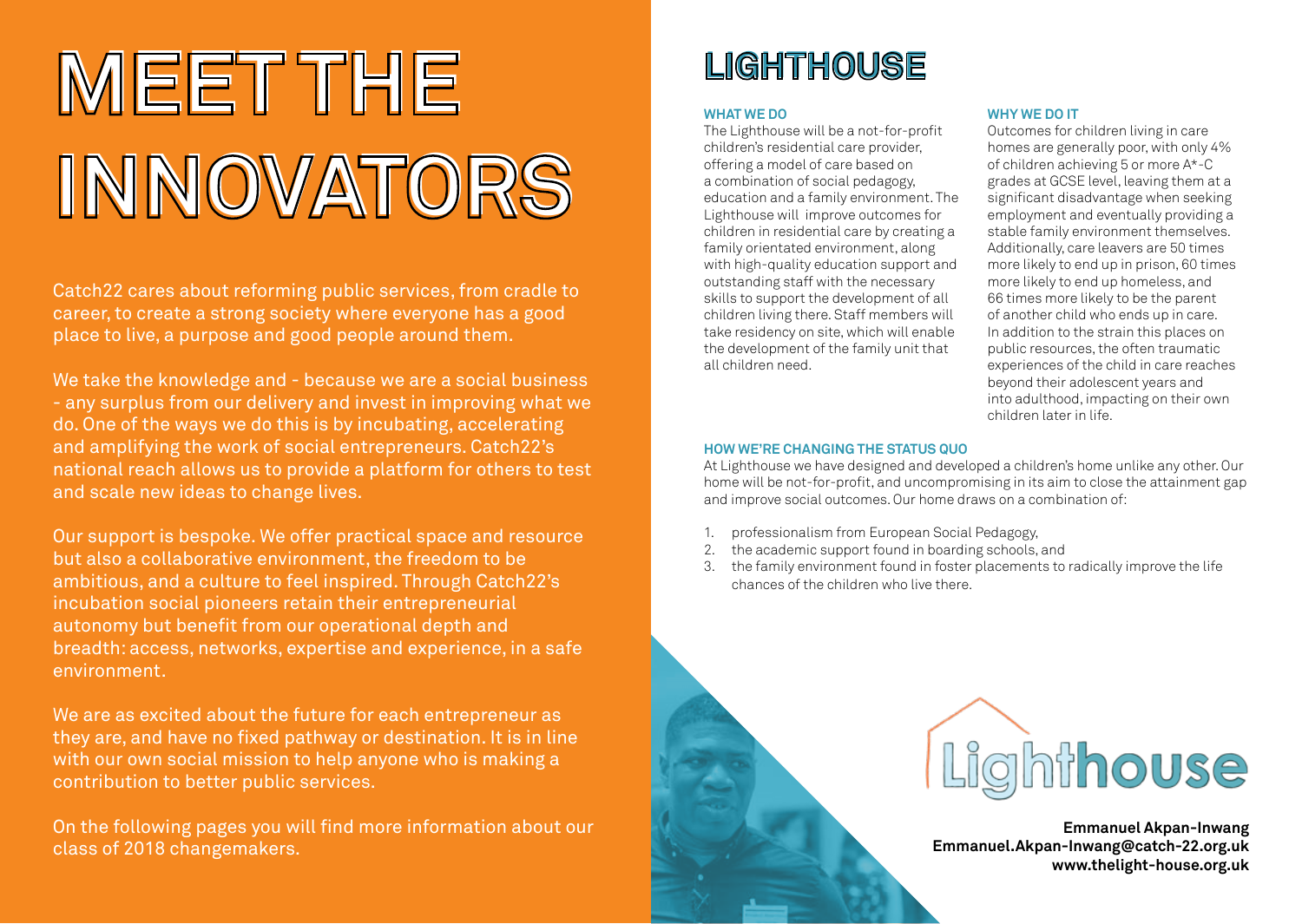## **LONDON VILLAGE NETWORK**

#### **WHAT WE DO**

London Village Network (LVN) creates an environment for learning outside of school. Our hyper-local community cohesion program adds value to existing community groups. We deepen engagement and learning for young people. We promote social mobility by helping boost the social capital and networks of some of London's most disadvantaged young people. We are doing this through our Volunteer Management App that makes it easy for the local community to give time to help with course work, applications, business and career planning in deprived communities.

A typical event lasts two hours. Each attendee receives a Personal Development Plan to help track interests and progression. We also conduct a work ready assessment to see what further intervention may be necessary. A typical session involves a presentation for up to 30 minutes about a volunteer's career journey, their industry and the benefits of working. The remaining time is then used for practical support for young people.

**Rachael Box Rachael.Box@Londonvillagenetwork.com www.londonvillagenetwork.com**

#### **WHY WE DO IT**

London has seen a continued increase in knife crime as highlighted by recent youth stabbings in Kentish Town. LVN uses diversionary tactics to move young people away from knife crime, youth violence and other anti-social behaviour. LVN believes it is the community's responsibility to change the mind-set of these young people particularly those from BAME and / or white intergenerational unemployed families. Our theory of change outlines how young people are less likely to engage in antisocial behaviour if they have access to positive networks.

#### **HOW WE ARE CHANGING THE STATUS QUO**

Our hyper-local approach is accessing young people that no public services are currently reaching. We are embedded in the heart of an estate which means that young people do not have to travel far to get the support needed to progress (this is important for the young people caught up in postcode wars). Our platform is entirely user led, young people select the types of adults they would like to meet which is then facilitated by LVN youth leaders, widening a young person's network. Traditional youth leaders, sometimes in poverty traps themselves, do not always have the networks to further enhance a young person's journey.

## **THE DIFFERENCE**

#### **WHAT WE DO**

The Difference is a new charity whose mission is to bring the best in education to the children who need it most. We will achieve this through our two-year programme: training the next generation of school leaders, upskilled in supporting pupil mental health and reducing exclusion from school.

#### **WHY WE DO IT**

Every day, 35 of the country's most vulnerable children are permanently excluded from school. These children are twice as likely to be in care, four times more likely to be living in poverty, and seven times more likely to suffer a mental health problem or have another disability or special need. Only 1% of excluded children leave school with the qualifications they need to access the workplace. This minority of the school population goes on to make up the majority of the prison population. And numbers of exclusions are rising year on year.

The predictable life trajectory for these vulnerable children is not simply an injustice, it is also economically unsustainable. Every year's cohort of permanently excluded pupils will go on to cost the state £2.1billion in education, health, benefits and criminal justice costs. Yet more pupils are being excluded, year on year.

#### **HOW WE ARE CHANGING THE STATUS QUO**

The Difference is raising the status of teaching the most vulnerable children. Currently 1 in 8 teachers of excluded pupils is unqualified, and leadership vacancies in these schools have doubled in the past five years. Meanwhile, mainstream schools lack the specialist leadership to support mental health and reduce exclusion of vulnerable learners. The Difference charity brings much needed attention to the issue of exclusion and inspires exceptional school leaders to focus on the children who need them most.

# The<br>Difference

**Kiran Gill Kiran@the-difference.com www.the-difference.com**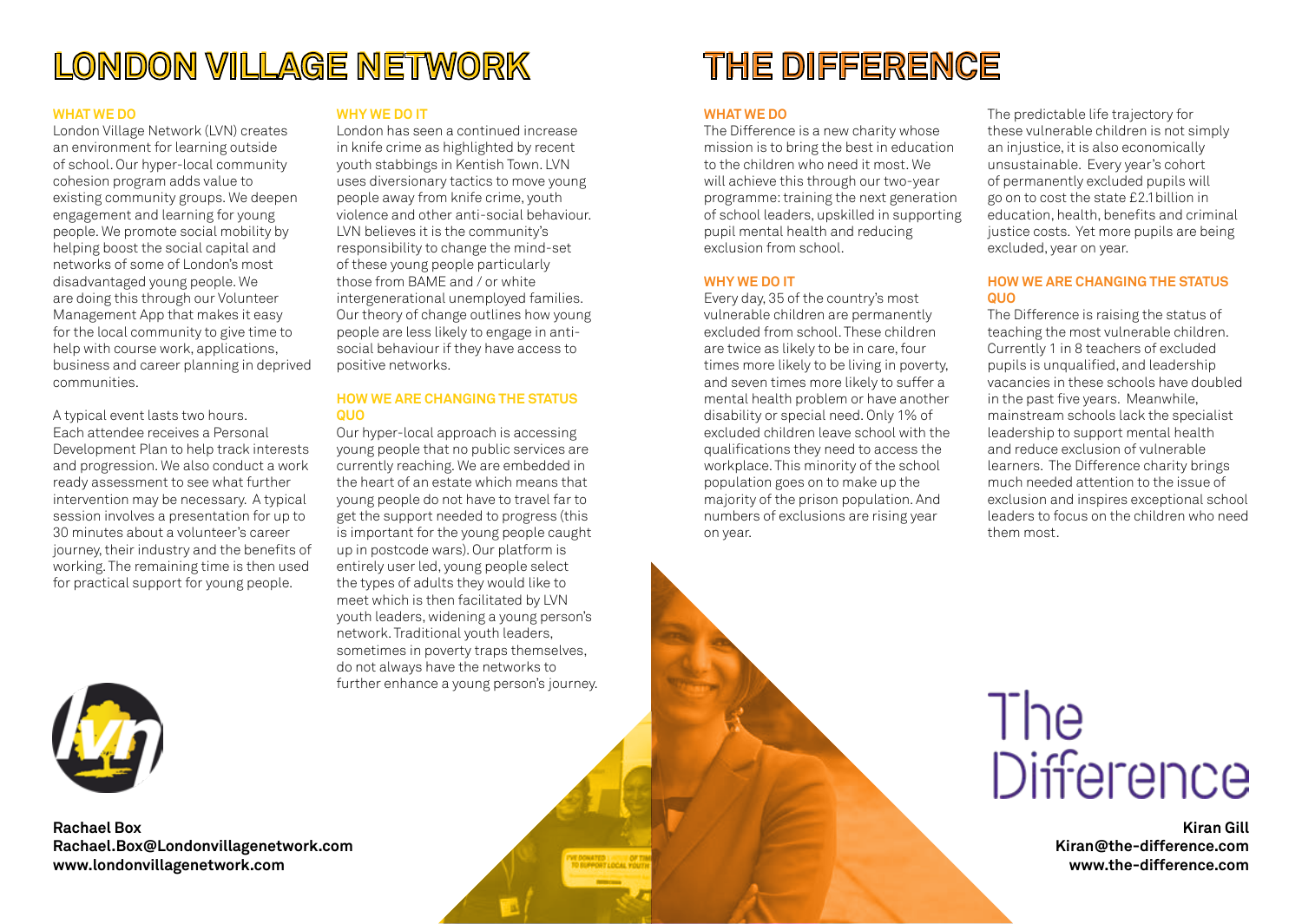## **UNLOCKED GRADUATES**

#### **WHAT WE DO**

Unlocked Graduates is a leadership development programme that aims to reduce reoffending by putting outstanding graduates on the frontline in prisons. Our pioneer officers are working in six prisons across London and the South East and are having an immediate impact of the lives of the people that they work with.

#### **WHY WE DO IT**

Prison officers work with some of the most vulnerable people in society. Almost 1 in 4 prisoners will have been in the care system and 1 in 3 have family members in prison. Efforts to rehabilitate these prisoners are failing, with almost half of prisoners reoffending within 12 months of being released from prison, and incidents of assault and self-harm are at record levels.

Our programme emerged out of a recommendation in Dame Sally Coates' review of prison education. She realised that improving and diversifying the prison officer workforce was critical to transform prisons into places of effective rehabilitation.

#### **HOW WE'RE CHANGING THE STATUS QUO**

We are aiming to change the way we develop society's future leaders, as well as how we think about prisons and prisoners by changing the role of a prison officer to focus on rehabilitation.

Our aspirations are bigger than the impact that our officers have directly on the wing. We want to harness their frontline experience to drive systemic reform. We are supporting our graduates to develop new ideas and conduct research and analysis designed to create a pipeline of tangible new practitioner and policy recommendations to fix some of the big challenges in the prison service at the moment.

While some of our graduates will chose to stay within the prison service at the end of the programme, others will go on to work in sectors where they can influence outcomes for prisoners in other ways, taking on positions in corporates or developing social enterprises to utilise their unique leadership experience.



#### **WHAT WE DO**

Owls Vision: A world where anything is possible through collaboration and where communities are looked to and listened to for solution. Owls has been testing an idea from the street called Problem Solving Booths, innovating with partners and the community to see if its positive impacts can be replicated and scaled through an approach called Street to Scale.

#### **WHY WE DO IT**

Street to Scale is the brainchild of Dr Charlie Howard, and explores how best to mobilise ideas that make a positive difference to our communities. Ideas that impact on the way we think, feel and act towards each other. Street to scale looks at alternative funding models which are responsive, flexible and best enable the scaling of ideas rather than organisations, wrapping a community of interest around the idea to innovate and learn through failure.

The first of these ideas are our Problem Solving Booths (PSBs) (Problemsolvingbooths.com). These are impromtu booths that can be set up anywhere and invite two strangers to have a conversation - one as a 'Helper' and the other being 'Helped'. The idea came from a young person standing

in a queue at a sandwich shop in West London, when Charlie asked what would make a difference in his community. He answered "A Problem Solving Booth right here on my street".

#### **HOW WE'RE CHANGING THE STATUS QUO**

PSBs give permission for strangers to connect and have conversations that they wouldn't usually have. Hundreds of advocates have since worked to develop PSBs, trying out all kinds of prototypes. There have now been Problem Solving Booths popping up from London to Zurich to Sydney.

We have learnt that PSBs have a positive impact on the way people think, feel and act towards each other. People enjoyed helping others, it made them feel connected and valued, and impacted on the way they thought about asking for help in the future.

Our current challenges are to find ways of replicating the impact of these conversations from 50 to 1000s of positive human connections a day and to find ways of enabling new ideas from the street to be heard.



**Lisa Clarke Lisa@owls.org.uk www.problemsolvingbooths.com** 

## **Unlocked**

**Sarah Pearson Sarah.Pearson@unlockedgrads.org.uk www.UnlockedGrads.org.uk**